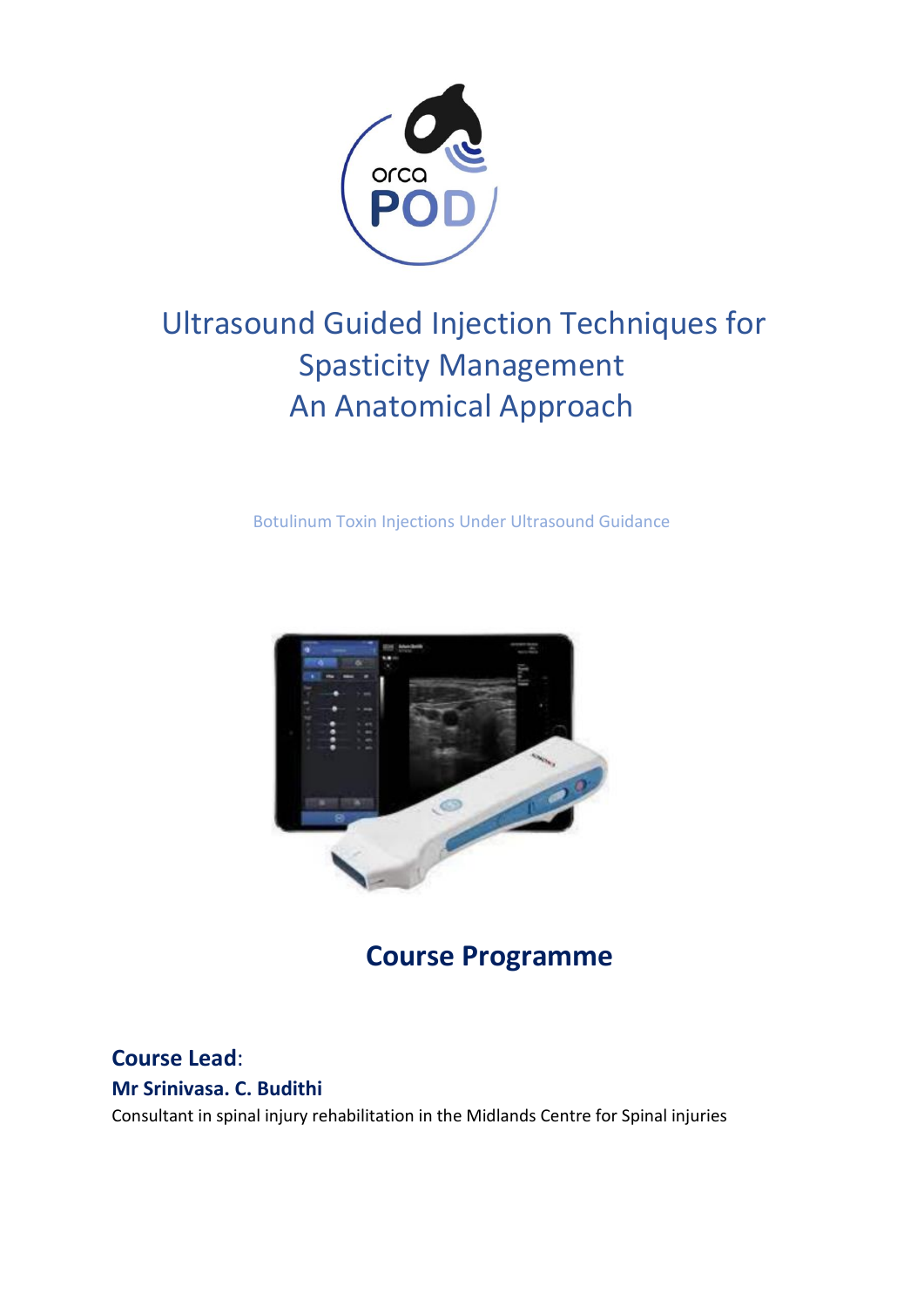# **Course Summary**

This course is aimed at developing a systematic and anatomically based approach to the application of ultrasound guidance in the management of spasticity using botulinum toxin. It is intended for clinicians and practitioners with some experience of ultrasound scanning for guidance of injections who are seeking to consolidate and improve technique. The course does not culminate in an exam or any form of educational or competency assessment but has been independently assessed for CPD accreditation.

The course is a home-based programme of practical instruction that is facilitated by provision of an appropriate ultrasound scanner to each delegate. This series of remotely delivered interactive video conference sessions with accompanying practice exercises has been specifically designed to develop applied anatomical knowledge, focusing on the identification of target muscles and safe, accurate and consistent injection under ultrasound guidance.

The course is conducted over 4 weeks.

All delegates are sent an Orca POD Toolbox containing a Sonon 300L portable ultrasound, a gel phantom, ultrasound gel and clinical wipes all of which are provided for the duration of the course. The POD Toolbox incorporates all the elements necessary to enable the progressive acquisition of knowledge and skills through home-based practice. The teaching programme is delivered by a combination of interactive lectures and practice exercises that will equip delegates with the essential cognitive skills necessary to begin incorporating ultrasound imaging guidance into their daily clinical management.

There is an assignment at the end of each session which helps the delegates to revise the concepts learnt during each session and to provide a framework for practising those skills.

| <b>Course Objectives:</b> | $\bullet$<br>$\bullet$ | Identify the muscle anatomy of the upper and lower limbs<br>using ultrasound<br>Develop consistent and reliable approaches for performing a<br>scan and injecting target muscles under ultrasound guidance |
|---------------------------|------------------------|------------------------------------------------------------------------------------------------------------------------------------------------------------------------------------------------------------|
|                           |                        |                                                                                                                                                                                                            |
| What's Included?          | $\bullet$              | Each delegate has their own POD Toolbox for the duration of the                                                                                                                                            |

- course. This contains a Sonon 300L ultrasound system and gel phantom. Ultrasound gel and wipes are also included.
- 4 x weekly 2hr live teaching sessions with lectures, demonstrations, and interactive guided scanning practice.
- Weekly homework assignment with feedback to guide practice.
- CPD certificate upon completion.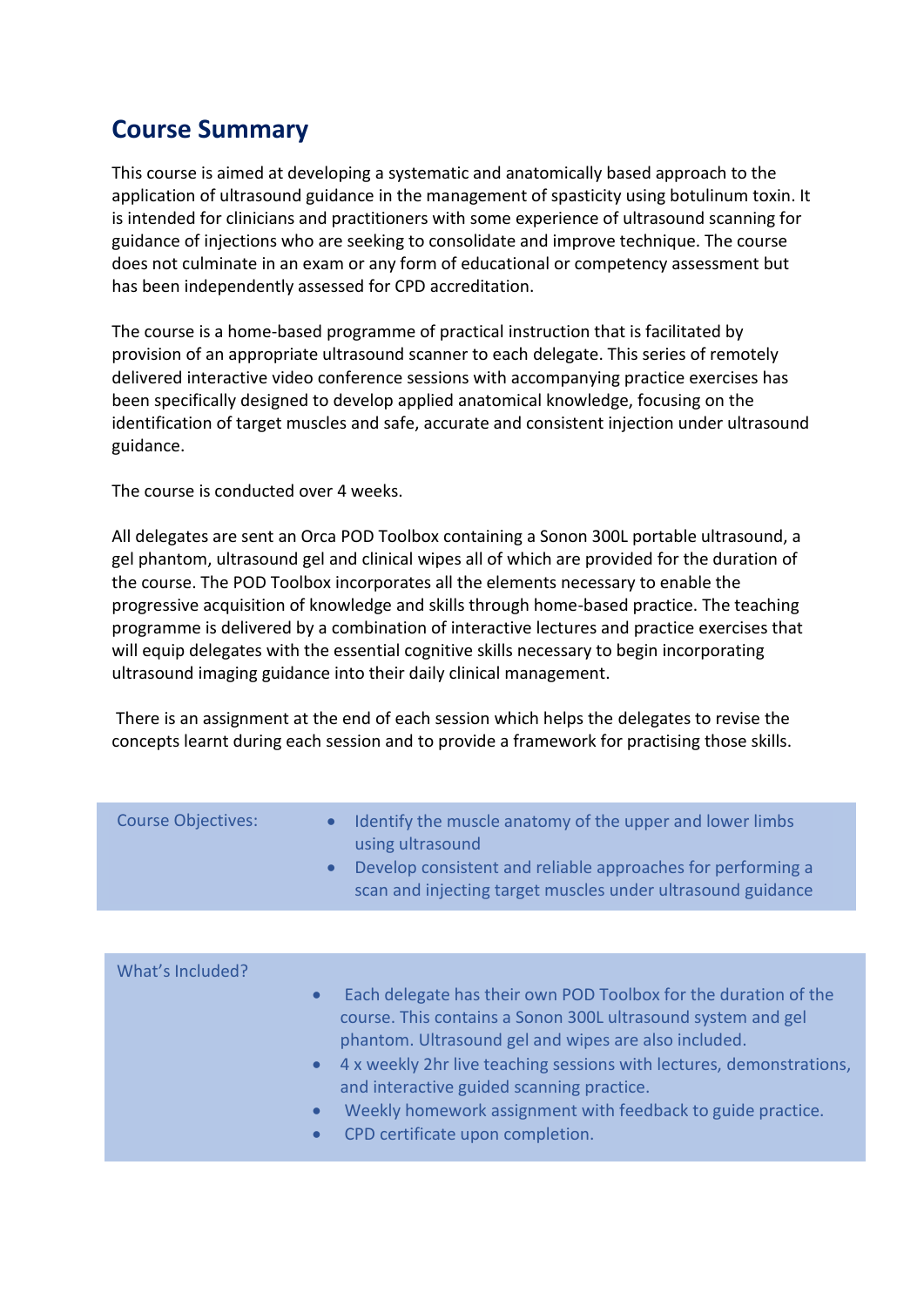## **Course Outline**

#### **Week 1: Ultrasound Guided Injection techniques**

Welcome and introduction Injections for spasticity -Need for Guidance Anatomical Approach – General principles Upper limb – Applied Anatomy, Demonstration, and practice Elbow flexors Forearm volar aspect, Part 1, Q & A

#### **Week 2: Upper Limb Continued**

Injections for spasticity -Need for Guidance Anatomical Approach - General principles Upper limb - Applied Anatomy, demonstration, and practice Elbow flexors Forearm volar aspect-Part 2 Q&A

#### **Week 3: Lower Limb**

Review of Exercises from Session 2 Lower limb – Applied Anatomy, Demonstration, and practice: Hip Adductors, Hamstrings, Quadriceps, Psoas major Q&A

#### **Week 4: Lower Limb Continued**

Review of exercises from session 3 Lower limb - Applied Anatomy, Demonstration, and practice: Tibialis anterior, EHL, EDL Gastrocnemius and Soleus Tibialis Posterior, FHL, FDL Q&A and close

#### **Week 5: Review and Closing Remarks**

Review of exercises from session 4 Summary of what has been learned Q&A and close

Our CPD courses provide practical knowledge but do not award a certificate of competency. You must enquire with your relevant professional body to confirm if the skills covered within the scope of your professional practice, and whether your professional insurance will cover your practice.